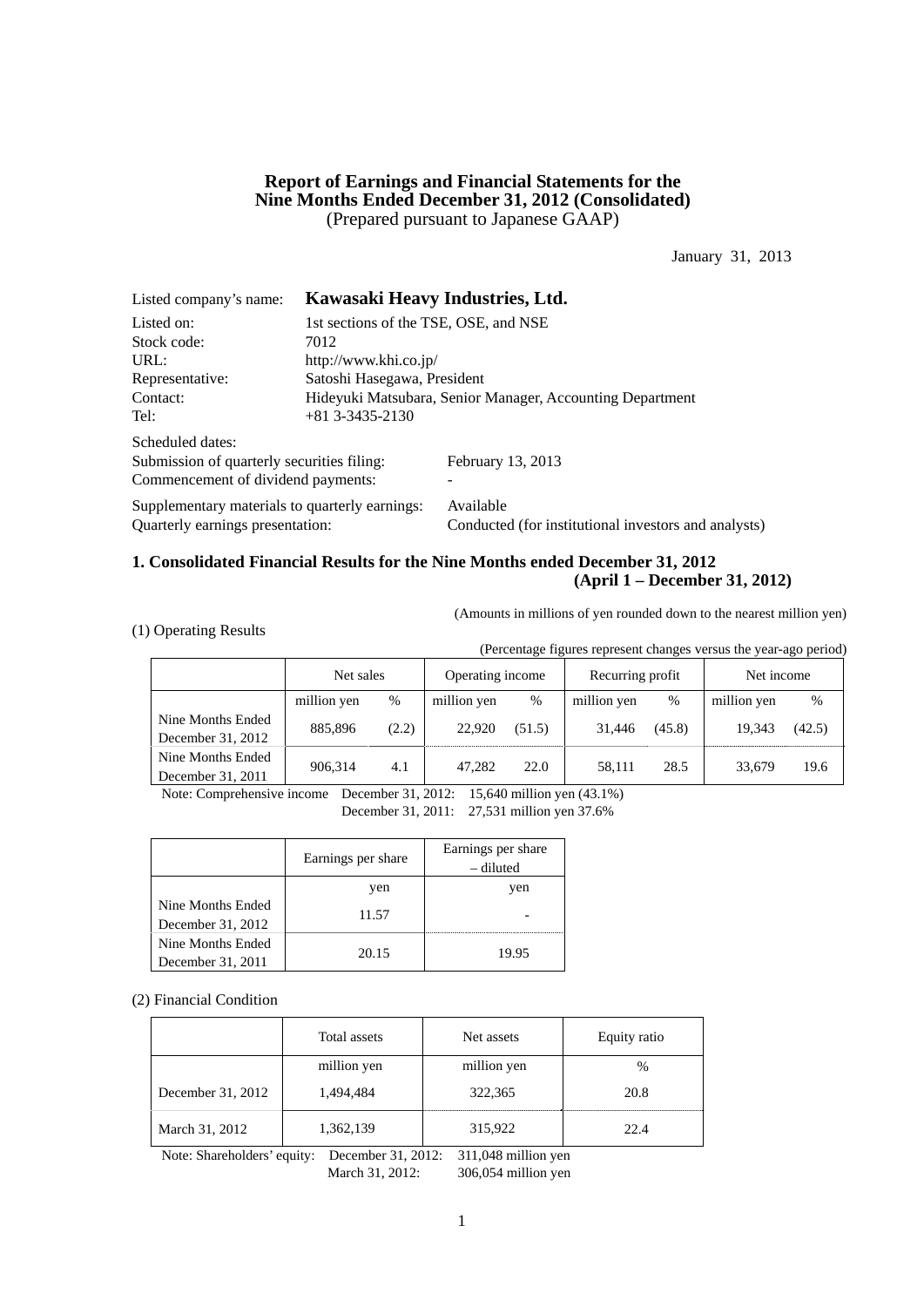## **2. Dividends**

|                                          |                          | Dividend per share |                          |                  |           |  |  |
|------------------------------------------|--------------------------|--------------------|--------------------------|------------------|-----------|--|--|
|                                          | End of first             | End of second      | End of third             | End of financial |           |  |  |
| Record date or term                      | quarter                  | quarter            | quarter                  | vear             | Full year |  |  |
|                                          | yen                      | yen                | yen                      | yen              | yen       |  |  |
| Year ended<br>March 31, 2012             | $\overline{\phantom{a}}$ | 0.00               | $\overline{\phantom{a}}$ | 5.00             | 5.00      |  |  |
| Year ending<br>March 31, 2013            |                          | 0.00               |                          |                  |           |  |  |
| Year ending March<br>31, 2013 (forecast) |                          |                    |                          | 5.00             | 5.00      |  |  |

Note: Revisions to the most recently announced dividend forecast: None

#### **3. Forecast of Consolidated Earnings for the Year Ending March 31, 2013 (April 1, 2012 – March 31, 2013)**  (Percentage figures represent changes versus the year-ago period)

|           | Net sales   |       | Operating income |        | Recurring profit |        | Net income  |      | Earnings per<br>share |
|-----------|-------------|-------|------------------|--------|------------------|--------|-------------|------|-----------------------|
|           | million yen | $\%$  | million yen      | $\%$   | million yen      | %      | million yen | %    | yen                   |
| Full year | .300.000    | (0.2) | 40,000           | (30.4) | 50,000           | (21.4) | 30,000      | 28.6 | 17.94                 |

Note: Revision to the most recently announced earnings forecast: Yes

#### **4. Other Information**

1) Changes affecting the status of material subsidiaries (scope of consolidation): None

\*This refers to additions and removals of material subsidiaries to and from the consolidated group during the period. For further details, see "Changes affecting the status of material subsidiaries (scope of consolidation)" on page 9 in the Accompanying Materials.

2) Accounting procedures specific to preparation of quarterly consolidated financial statements: Yes \*For further details, see "Accounting procedures specific to preparation of quarterly consolidated

financial statements" on page 9 in the Accompanying Materials.

3) Changes in accounting policies, changes in accounting estimates, and correction of errors

- (1) Changes in accounting policies in accord with revisions to accounting standards: Yes
- (2) Changes in accounting policies other than (1): None
- (3) Changes in accounting estimates: Yes
- (4) Correction of errors: None
- \* The above changes correspond to Article 10-5 in the "Ordinance on Terminology, Forms and Preparation Methods of Quarterly Consolidated Financial Statements". For further details, see "Changes in accounting policies, changes in accounting estimates, and correction of errors" on page 9 in the Accompanying Materials.

4) Number of shares issued and outstanding (common stock)

|                    | (1) Number of shares issued as of period-end (including treasury stock) |
|--------------------|-------------------------------------------------------------------------|
| December 31, 2012: | 1.671.892.659 shares                                                    |
| March 31, 2012:    | 1,671,892,659 shares                                                    |

(2) Number of shares held in treasury as of period-end December 31, 2012: 93,582 shares March 31, 2012: 77,126 shares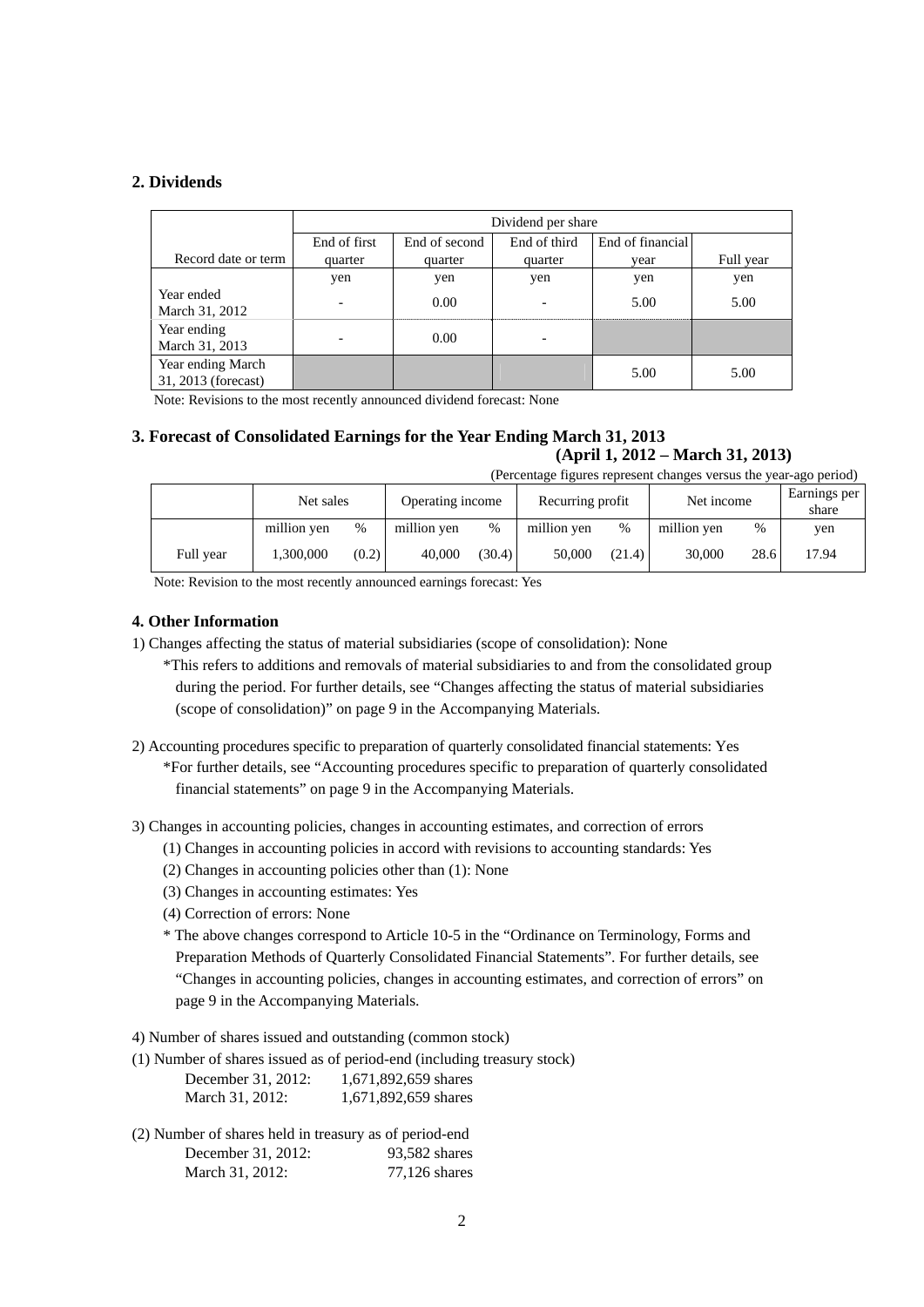(3) Average number of shares during respective periods

Nine months ended December 31, 2012: 1,671,806,157 shares

Nine months ended December 31, 2011: 1,671,347,871 shares

**\*Quarterly review status** 

This report is exempt from the quarterly review of accounts conducted in accord with Japan's Financial Instruments and Exchange Act. As of this report's publication, the quarterly review of the quarterly financial results had not been completed.

## **\*Appropriate Use of Financial Forecasts and Other Important Matters**

## *Forward-Looking Statements*

These materials contain various forward-looking statements and other forecasts regarding performance and other matters. Such statements are based on information available at the time of preparation. Actual results may differ from those expressed or implied by forward-looking statements due to a range of factors. For assumptions underlying earnings forecasts and other information regarding the use of such forecasts, refer to "Consolidated earnings outlook" on page 8 in the Accompanying Materials.

## *How to Obtain Supplementary Briefing Material on Quarterly Financial Results and Details of the Quarterly Financial Results Briefing*

The Company plans to conduct a briefing for institutional investors and analysts by conference call on Thursday January 31, 2013, and to post the briefing material on quarterly financial results to be used for the briefing on TDnet and the Company's website simultaneously with the announcement of financial results.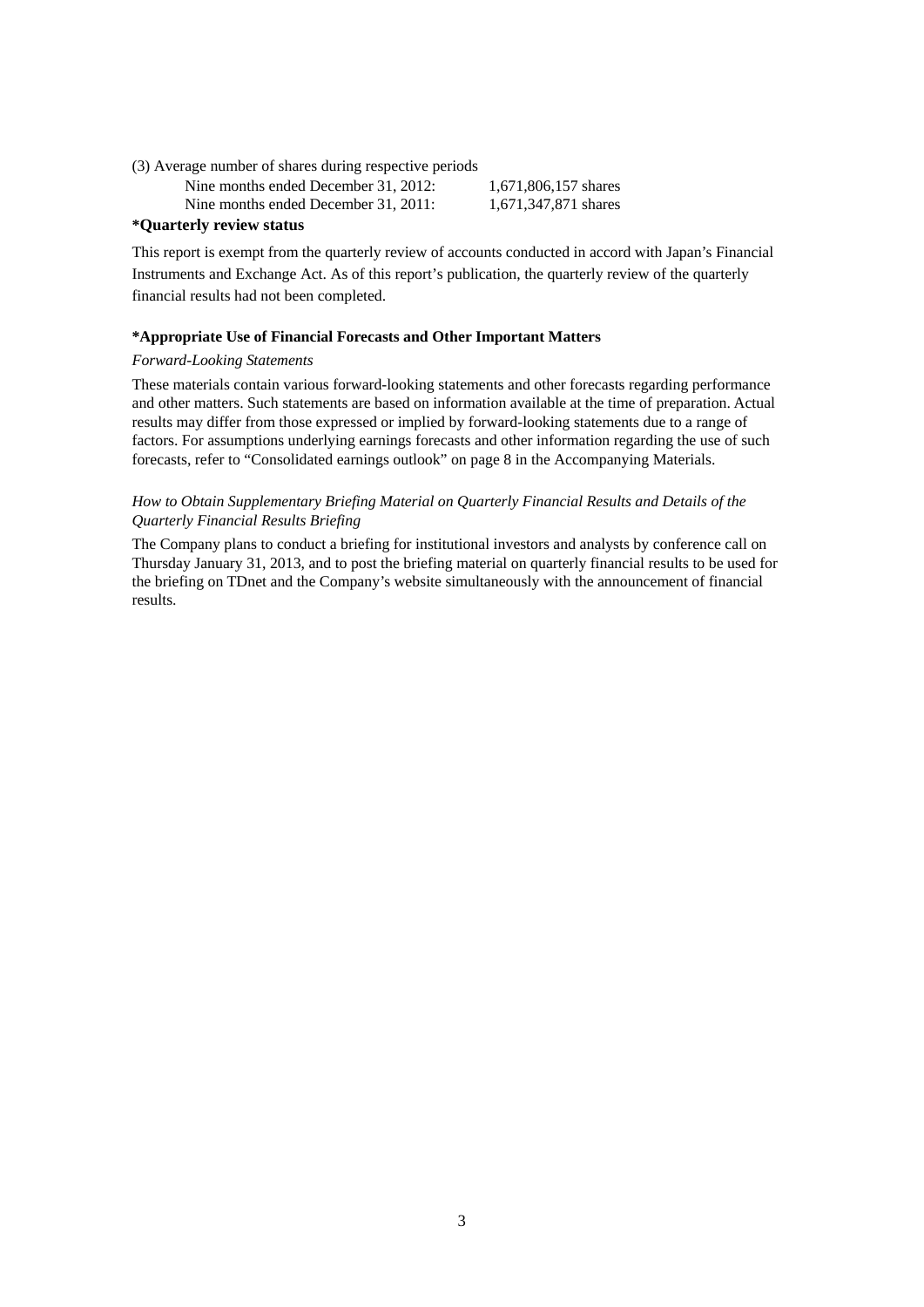# **Accompanying Materials – Contents**

| 1. Qualitative Information and Financial Statements                                              | 5  |
|--------------------------------------------------------------------------------------------------|----|
| (1) Consolidated operating results                                                               | 5  |
| (2) Consolidated financial position                                                              | 8  |
| (3) Consolidated earnings outlook                                                                | 8  |
| 2. Summary Information (Notes)                                                                   | 9  |
| (1) Changes affecting the status of material subsidiaries (scope of consolidation)               | 9  |
| (2) Accounting procedures specific to preparation of quarterly consolidated financial statements | 9  |
| (3) Changes in accounting policies, changes in accounting estimates, and correction of errors    | 9  |
| 3. Consolidated Financial Statements                                                             | 10 |
| (1) Consolidated balance sheets                                                                  | 10 |
| (2) Consolidated statements of income and comprehensive income                                   | 12 |
| (Consolidated statements of income for the nine months ended December 31, 2012)                  | 12 |
| (Consolidated statements of comprehensive income for the nine months ended December 31, 2012)    | 12 |
| (3) Notes on the going-concern assumption                                                        | 13 |
| (4) Notes on significant changes in the amount of shareholders' equity                           | 13 |
| (5) Segment information and others                                                               | 13 |
| 4. Supplementary Information                                                                     | 14 |
| (1) Consolidated cash flow statements (condensed)                                                | 14 |
| (2) Orders and sales (consolidated)                                                              | 15 |
| (3) Net sales by geographic area (consolidated)                                                  | 16 |
| (4) Supplementary information on earnings forecasts for the fiscal year ending March 31, 2013    | 16 |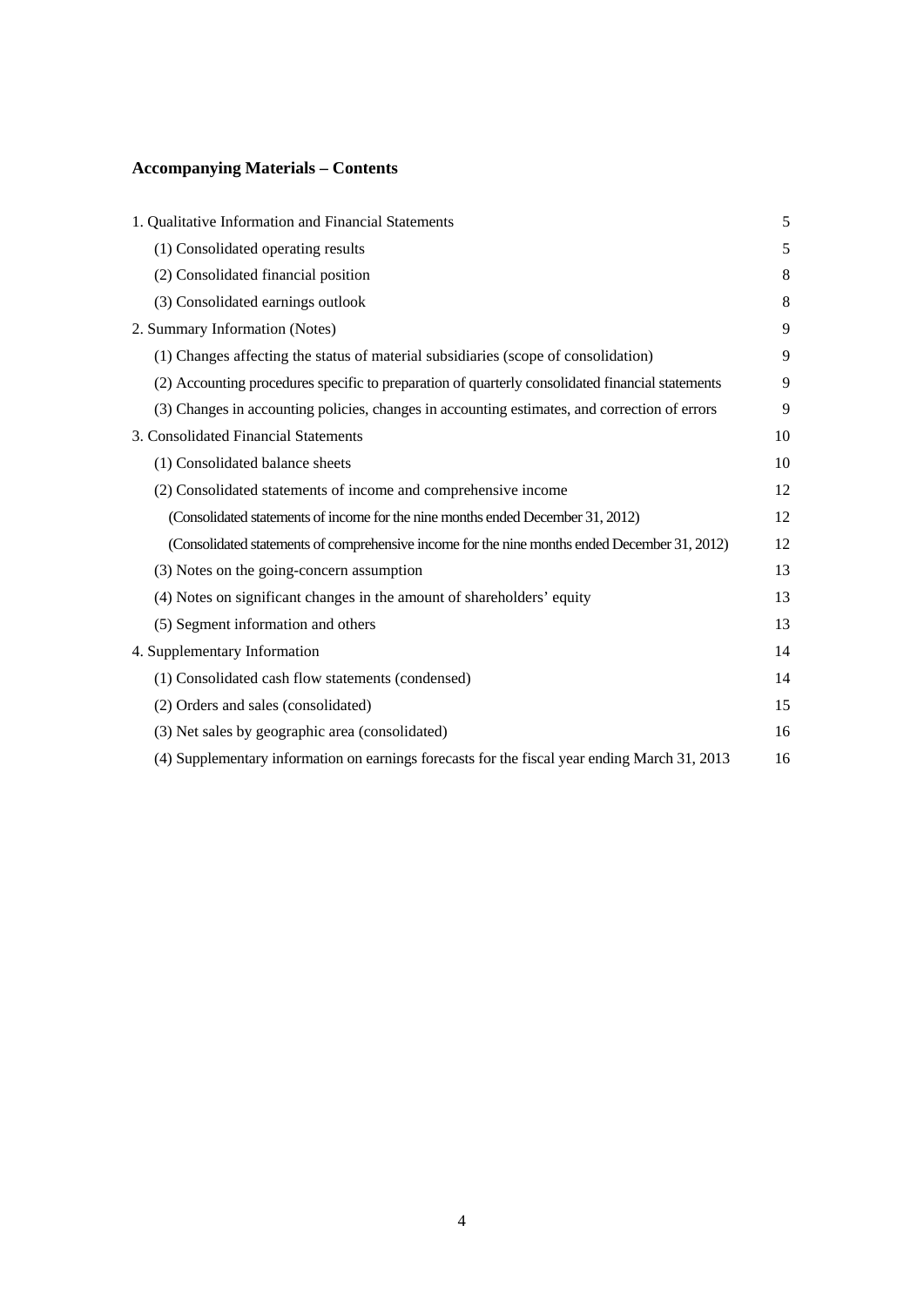## **1. Qualitative Information and Financial Statements**

## **(1) Consolidated operating results**

The global economy is expected to continue on a track toward gradual recovery, but the speed thereof in developed countries remained slow due to uncertainties such as the financial problems and a continuing overall severe employment situation in the U.S. and debtor nation problems in Europe. In addition, emerging countries that have led the global economy are also experiencing economic slowdown, with the economic growth rate of China falling short of initial forecasts.

In Japan, demand for reconstruction related to the Great East Japan Earthquake was moving into full swing, but the economy continued to be uncertain due to expected business slowdown at export companies triggered by the downward global trend. The new fiscal and financial government policies to get out of deflation and realize sustainable economic growth and the movement of the strong yen correction are seen in recent months, while it is thought that more time is needed before the effects of these movements will be reflected in the real economy.

Under such business environment, overall orders received by the Group increased for the third quarter of the fiscal year ending March 2013 because greater orders for the Rolling Stock and Aerospace segments offset fewer orders for the Precision Machinery and other segments. Overall sales fell chiefly due to a decrease in the Precision Machinery segment caused by the economic slowdown in China and a drop in the Ship & Offshore Structure segment, despite increases in the Aerospace and other segments. Overall profits declined, owing to lower profits in the Precision Machinery and Rolling Stock segments, despite rises in profits in the Aerospace and other segments supported larger sales.

As a result, orders received of the Group were ¥802.4 billion on a consolidated basis, up ¥20.3 billion from the previous year. Consolidated net sales were ¥885.8 billion, down ¥20.4 billion year-on-year; operating income was ¥22.9 billion, down ¥24.3 billion; and recurring profit was ¥31.4 billion, down ¥26.6 billion. Net income was ¥19.3 billion, down ¥14.3 billion year-on-year.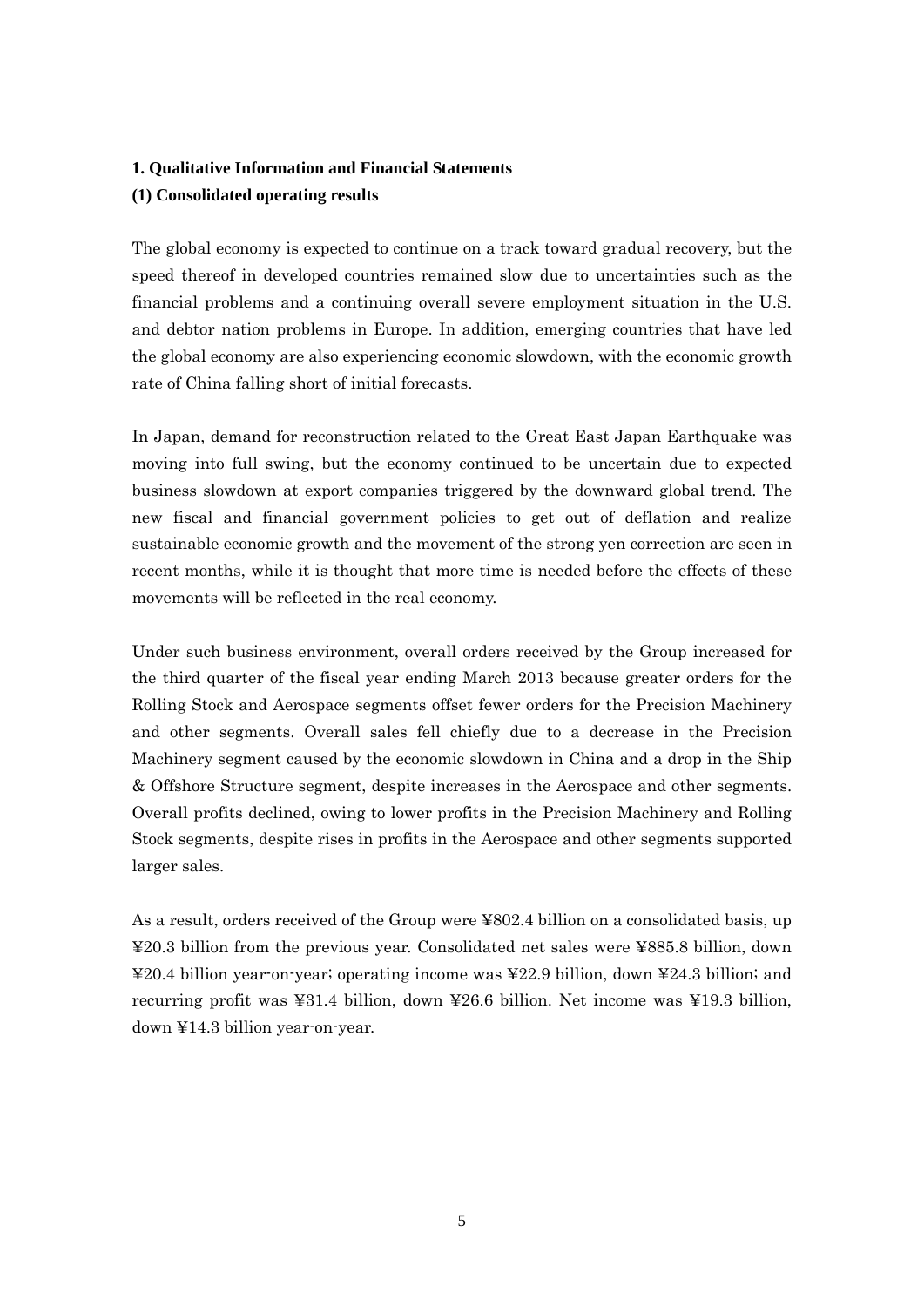The overview of performance results by business segment for the third-quarter cumulative period of the fiscal year ending March 2013 is as follows.

#### Segment Information

Segment net sales, operating income, and orders received (billions of yen)

|                            | Nine months ended December 31, |           |            |           |                   | Orders received |  |
|----------------------------|--------------------------------|-----------|------------|-----------|-------------------|-----------------|--|
|                            | 2011                           |           | 2012       |           | Nine months ended |                 |  |
|                            |                                |           |            |           | December 31.      |                 |  |
|                            | <b>Net</b>                     | Operating | <b>Net</b> | Operating | 2011              | 2012            |  |
| Segment                    | sales                          | income    | sales      | income    |                   |                 |  |
| Ship & Offshore Structure  | 87.1                           | 4.1       | 68.6       | 4.4       | 36.9              | 42.9            |  |
| <b>Rolling Stock</b>       | 94.6                           | 4.9       | 94.1       | (0.5)     | 49.9              | 93.1            |  |
| Aerospace                  | 138.5                          | 5.9       | 165.8      | 9.3       | 114.1             | 138.3           |  |
| Gas Turbine & Machinery    | 137.0                          | 8.0       | 144.6      | 4.6       | 123.3             | 131.6           |  |
| Plant & Infrastructure     | 78.7                           | 8.8       | 71.1       | 3.7       | 84.0              | 69.4            |  |
| Motorcycle & Engine        | 154.2                          | (4.5)     | 158.8      | (2.0)     | 154.2             | 158.8           |  |
| <b>Precision Machinery</b> | 129.0                          | 20.7      | 93.8       | 4.8       | 131.1             | 78.4            |  |
| Other                      | 86.7                           | 3.3       | 88.7       | 1.5       | 88.2              | 89.5            |  |
| Adjustments                |                                | (4.0)     |            | (2.9)     |                   |                 |  |
| Total                      | 906.3                          | 47.2      | 885.8      | 22.9      | 782.1             | 802.4           |  |

Note: Net sales include only sales to external customers.

#### **Ship & Offshore Structure**

Orders received increased ¥6.0 billion from a year earlier to ¥42.9 billion on a consolidated basis due to the receipt of orders for four ships, including an LNG carrier.

Net sales decreased ¥18.4 billion to ¥68.6 billion, owing to a fall in construction of Cape size bulk carriers, despite a growth in construction of liquefied gas carriers, including an LNG carrier and an LPG carrier.

Operating income increased  $\angle 90.2$  billion to  $\angle 44.4$  billion due to a reduction in costs and a decrease in provision for losses on construction contracts, despite a decline in sales.

## **Rolling Stock**

Orders received totaled ¥93.1 billion on a consolidated basis, up ¥43.2 billion year on year, primarily thanks to the receipt of orders from Taiwan for high-speed rail cars and from Singapore for subway cars.

Net sales were ¥94.1 billion, mostly unchanged from the previous year, chiefly because sales rose in Japan because of a rise in sales to JR companies, despite a decrease in sales overseas.

Operating income deteriorated ¥5.4 billion from a year ago to an operating loss of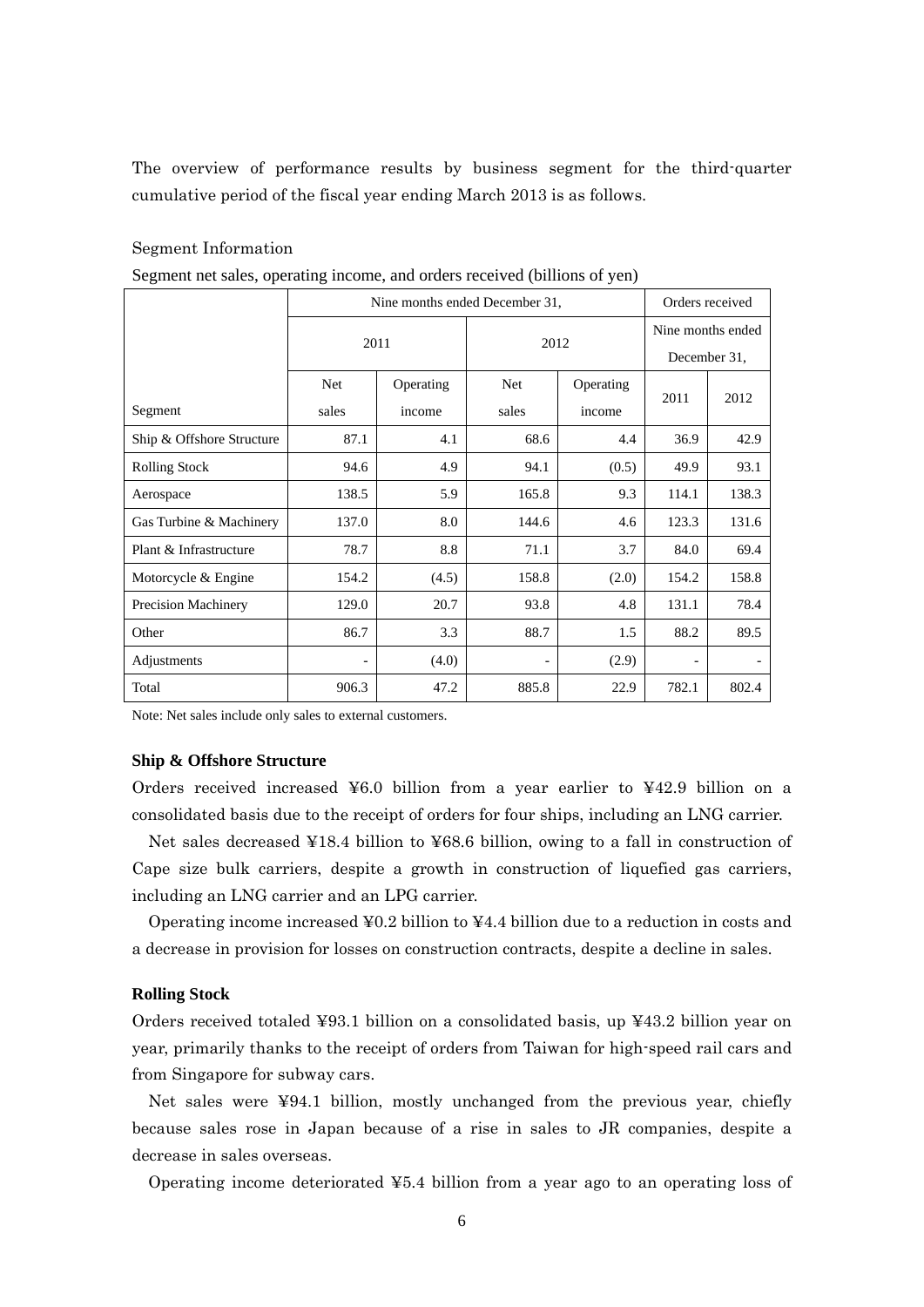¥0.5 billion, affected by provision for losses on construction contracts for a certain overseas project.

#### **Aerospace**

Orders received increased ¥24.2 billion from the previous fiscal year to ¥138.3 billion on a consolidated basis, mainly due to rises in orders from Japan's Ministry of Defense and orders from Boeing for component parts for the Boeing 777 and 787.

Net sales jumped ¥27.2 billion to ¥165.8 billion, thanks to an increase in sales to the Ministry of Defense, including C-2 transport aircraft, and a rise in sales to Boeing of component parts for the Boeing 777 and 787.

Operating income rose ¥3.4 billion to ¥9.3 billion, largely because of increased sales and reduced costs.

#### Gas Turbine & Machinery

Orders received totaled ¥131.6 billion on a consolidated basis, up ¥8.3 billion year on year, due to larger orders for component parts for commercial aircraft jet engines.

Net sales increased ¥7.5 billion to ¥144.6 billion, buoyed by increases in sales of industrial gas turbines and gas engines, despite a decrease in sales of turbine facilities.

Operating income was  $\angle 4.6$  billion, down  $\angle 3.3$  billion, primarily affected by higher R&D expenses.

#### **Plant & Infrastructure**

Orders received decreased ¥14.5 billion year on year to ¥69.4 billion on a consolidated basis, due to declines in domestic orders for LNG storage tanks and municipal refuse incineration plants, despite the receipt of orders for cryogenic tanks and such like for the Ichthys LNG project.

Net sales declined ¥7.6 billion to ¥71.1 billion, owing to a drop in large orders from overseas, although sales of LNG storage tanks continued to be strong, and sales of conveying facilities and municipal refuse incineration plants went up.

Operating income decreased  $\text{\textsterling}5.1$  billion to  $\text{\textsterling}3.7$  billion, due to falls in sales and profitability.

#### **Motorcycle & Engine**

Net sales were ¥158.8 billion on a consolidated basis, up  $\yen 4.5$  billion from a year earlier, mainly thanks to an increase in sales of motorcycles for the U.S. and emerging countries such as Indonesia, despite a decrease in sales of motorcycles for Europe.

Operating income and loss improved ¥2.5 billion year on year chiefly due to increases in sales and profitability, but this figure was adjusted to an operating loss of  $\text{\textless}2.0$ billion.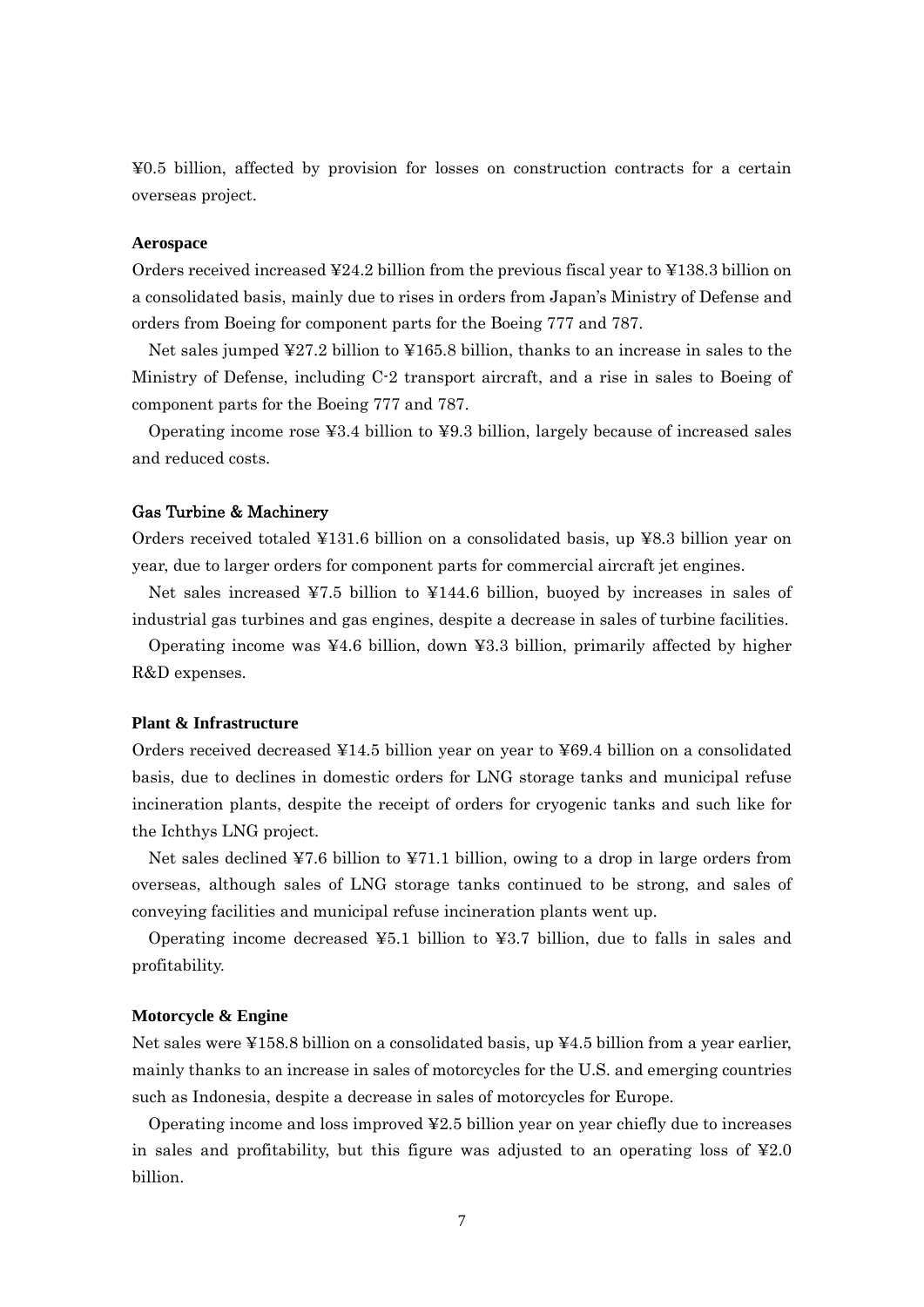#### **Precision Machinery**

Orders received sharply decreased ¥52.7 billion from a year ago to ¥78.4 billion on a consolidated basis, primarily due to a decline in orders for hydraulic equipment to the construction machinery market in emerging countries, mainly China.

Net sales significantly fell ¥35.2 billion to ¥93.8 billion, owing to a drop in sales of hydraulic equipment to the construction machinery market in emerging countries, mainly China.

Operating income sharply declined  $\yen 15.9$  billion to  $\yen 4.8$  billion, because of lower sales and an increase in fixed expenses caused by capital spending in previous years.

#### **Other Operations**

Net sales totaled ¥88.7 billion on a consolidated basis, up ¥2.0 billion from the previous fiscal year.

Operating income was ¥1.5 billion, down ¥1.8 billion.

#### **(2) Consolidated financial position**

At the end of the third quarter under review, total assets stood at ¥1,494.4 billion on a consolidated basis, up  $\text{\textsterling}132.3$  billion from the end of the previous fiscal year, reflecting an increase in trade receivables following the booking of net sales, an increase in inventories resulting from progress toward completion of construction jobs, and an increase in property, plant and equipment due to capital investment and investments in Dalian COSCO KHI Shipbuilding Engineering Co., Ltd. Liabilities were ¥1,172.1 billion, up ¥125.9 billion, due to rises in commercial paper, short-term borrowing and corporate bonds, despite a fall in trade payables. Interest-bearing debt was ¥587.1 billion, up  $\text{\textless}180.0$  billion. Net assets were  $\text{\textless}222.3$  billion, up  $\text{\textless}6.4$  billion, reflecting payment of dividends and the booking of net income.

#### **(3) Consolidated earnings outlook**

The future direction of the business environment surrounding the Company stays uncertain given that the speed of economic recovery in developed countries remains slow and economies in emerging countries, mainly China, are also decelerating. At the moment, signs of a correction in the excessive strength of the yen are appearing, but it will likely take some more time before such correction will be reflected in the real economy.

The earnings outlook for the current fiscal year is as follows. Consolidated net sales are expected to be ¥1,300.0 billion, unchanged from the forecast previously announced. Operating income is projected to increase ¥4.0 billion from the forecast announced previously to ¥40.0 billion, chiefly due to improvements resulting from changing the assumption of exchange rates, despite the continued low demand in the Precision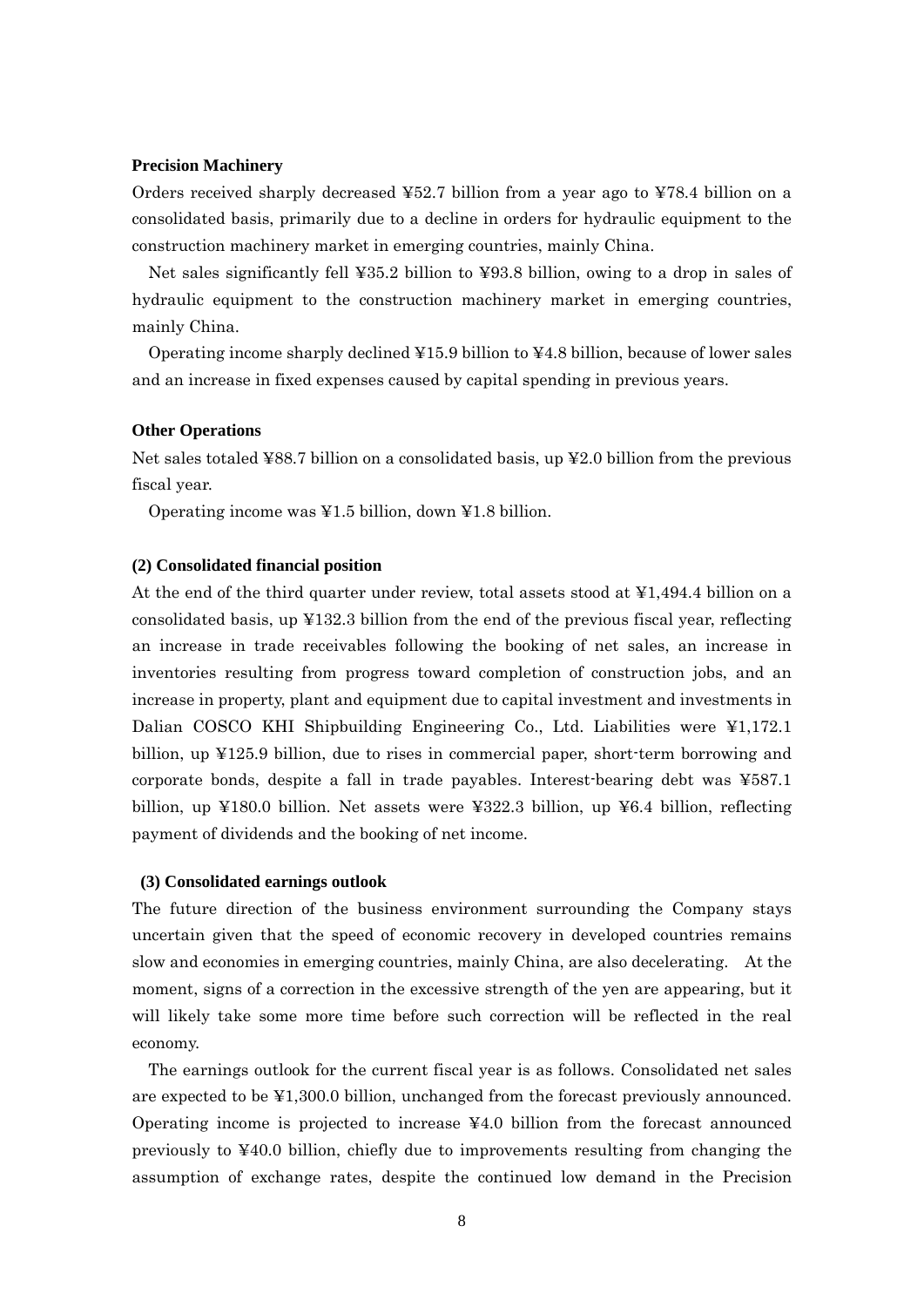Machinery segment for hydraulic equipment to the construction machinery market in emerging countries and robots for semiconductor manufacturing equipment. Recurring profit and net income are expected to remain unchanged from the forecasts previously announced at ¥50.0 billion and ¥30.0 billion, respectively, as the effects of a change in exchange rates will be limited due to forward exchange contracts the Company has conducted so far.

The above earnings outlook assumes exchange rates of ¥85 to the U.S. dollar and ¥110 to the euro.

#### **2. Summary Information (Notes)**

# **(1) Changes affecting the status of material subsidiaries (scope of consolidation)**

Not applicable

## **(2) Accounting procedures specific to preparation of quarterly consolidated financial statements**

The Company calculates tax expense by rationally estimating its effective tax rate after application of deferred-tax accounting to pretax net income for the fiscal year, which includes the Third quarter under review, and multiplying quarterly pretax net income by said estimated effective tax rate. If unable to use the estimated effective tax rate, the Company calculates tax expense by multiplying the statutory effective tax rate by quarterly pretax net income adjusted to reflect material differences other than temporary differences.

Income taxes are reported inclusive of income tax adjustments.

## **(3) Changes in accounting policies, changes in accounting estimates, and correction of errors**  *Change in depreciation method*

In accordance with the revision to the Corporate Tax Law, from the first quarter of the fiscal year ending March 2013, the Company and its domestic consolidated subsidiaries have changed the depreciation method for property, plant and equipment acquired on or after April 1, 2012 to the method stipulated in the revised Corporate Tax Law.

As a result, operating income, recurring profit and income before income taxes and minority interests for the third-quarter cumulative period increased ¥768 million respectively.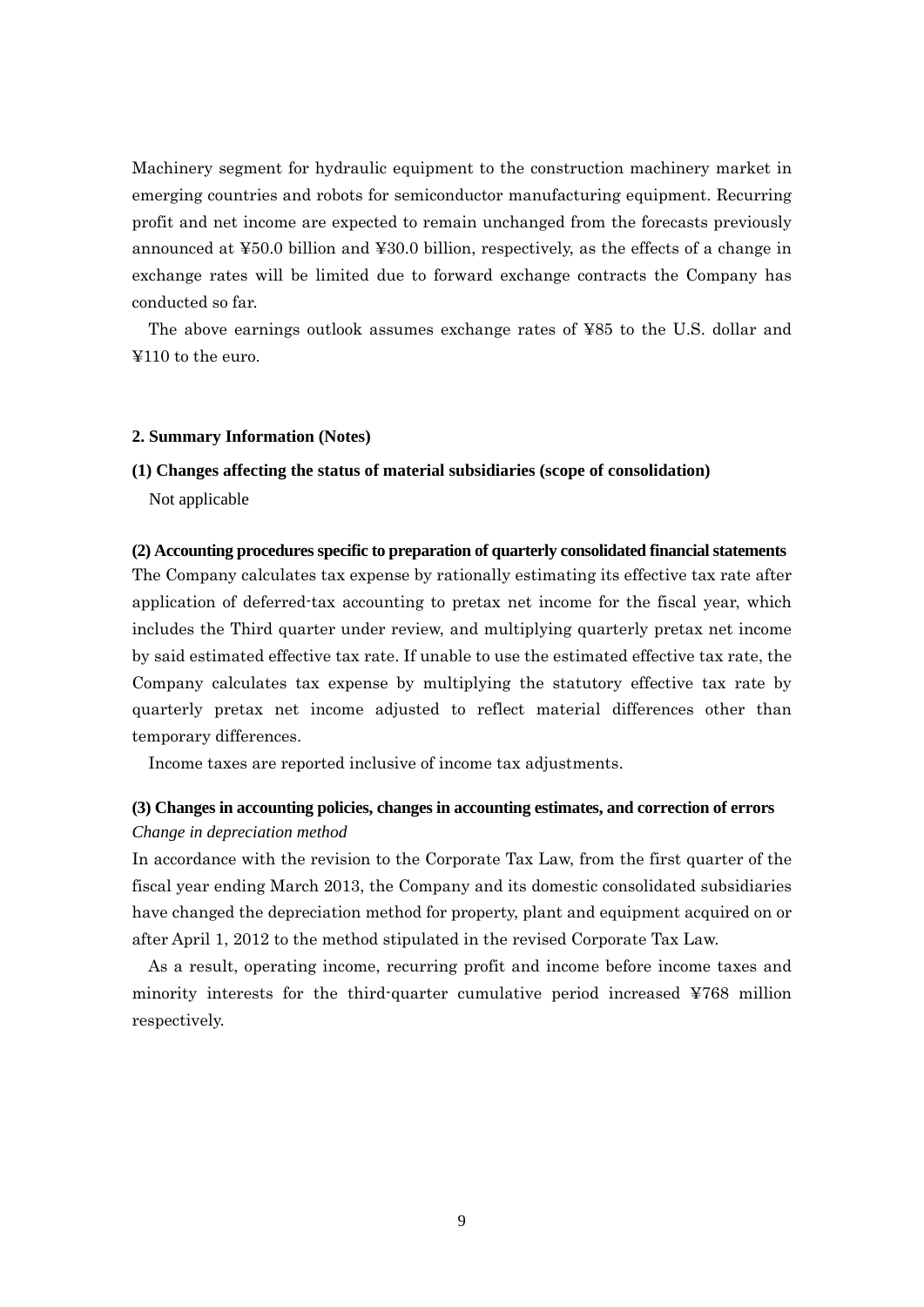## **3. Consolidated Financial Statements**

# **(1) Consolidated balance sheets**

|                                                                | Millions of yen      |                   |  |
|----------------------------------------------------------------|----------------------|-------------------|--|
|                                                                | As of                | Nine months ended |  |
|                                                                | March 31, 2012       | December 31, 2012 |  |
| <b>Assets</b>                                                  |                      |                   |  |
| Current assets                                                 |                      |                   |  |
| Cash on hand and in banks                                      | 34,316               | 30,839            |  |
| Trade receivables                                              | 404,054              | 427,642           |  |
| Merchandise and finished products                              | 53,558               | 74,922            |  |
| Work in process                                                | 300,224              | 344,640           |  |
| Raw materials and supplies                                     | 88,113               | 89,094            |  |
| Other current assets                                           | 90,174               | 90,710            |  |
| Allowance for doubtful receivables                             | (3,255)              | (3,329)           |  |
| Total current assets                                           | 967,186              | 1,054,521         |  |
| Fixed assets                                                   |                      |                   |  |
| Net property, plant and equipment                              | 274,750              | 296,365           |  |
| Intangible assets                                              |                      |                   |  |
| Goodwill                                                       | 300                  | 65                |  |
| Other                                                          | 18,485               | 19,335            |  |
| Total intangible assets                                        | 18,786               | 19,400            |  |
| Investments and other assets                                   |                      |                   |  |
| Other                                                          | 102,356              | 125,368           |  |
| Allowance for doubtful receivables                             | (940)                | (1,171)           |  |
| Total investments and other assets                             | 101,416              | 124,196           |  |
| Total fixed assets                                             | 394,953              | 439,962           |  |
| <b>Total assets</b>                                            | 1,362,139            | 1,494,484         |  |
|                                                                |                      |                   |  |
| <b>Liabilities</b>                                             |                      |                   |  |
| Current liabilities                                            |                      |                   |  |
| Trade payables                                                 | 310,775              | 263,547           |  |
| Short-term debt                                                | 137,568              | 227,409           |  |
| Income taxes payable                                           | 4,627                | 3,511             |  |
| <b>Accrued bonuses</b>                                         | 20,582               | 9,818             |  |
| Provision for losses on construction contracts                 | 30,977               | 19,626            |  |
| Other provisions                                               | 7,128                | 5,671             |  |
| Advances from customers                                        | 99,050               | 102,834           |  |
| Other                                                          | 85,291               | 208,238           |  |
| Total current liabilities                                      | 696,002              | 840,659           |  |
|                                                                |                      |                   |  |
| Long-term liabilities                                          |                      |                   |  |
| Bonds payable                                                  | 60,000               | 70,000            |  |
| Long-term debt<br>Employees' retirement and severance benefits | 198,737<br>75,052    | 169,917           |  |
|                                                                |                      | 72,613            |  |
| Other provisions<br>Other                                      | 4,192                | 4,737             |  |
|                                                                | 12,232               | 14,189<br>331,459 |  |
| Total long-term liabilities<br><b>Total liabilities</b>        | 350,214<br>1,046,216 | 1,172,118         |  |
|                                                                |                      |                   |  |
| <b>Net assets</b>                                              |                      |                   |  |
| Shareholders' equity                                           |                      |                   |  |
| Common stock                                                   | 104,484              | 104,484           |  |
| Capital surplus                                                | 54,393               | 54,393            |  |
| Retained earnings                                              | 176,414              | 187,008           |  |
| Treasury stock                                                 | (22)                 | (25)              |  |
| Total shareholders' equity                                     | 335,270              | 345,860           |  |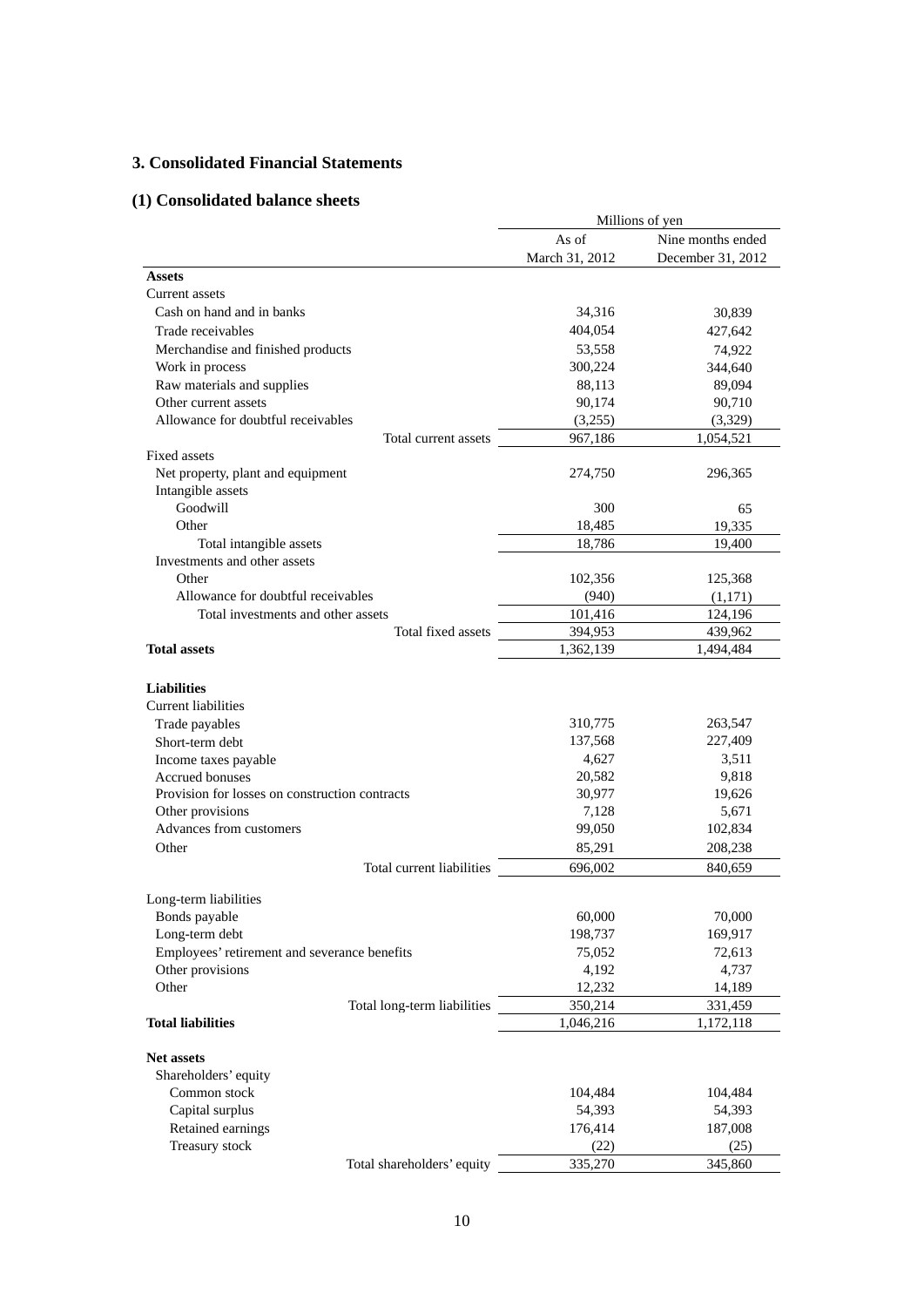| Accumulated other comprehensive income                  |           |           |
|---------------------------------------------------------|-----------|-----------|
| Net unrealized gains (losses) on securities, net of tax | 3,989     | 3,416     |
| Deferred gains (losses) on hedges                       | 246       | (5,999)   |
| Foreign currency translation adjustments                | (33, 451) | (32, 229) |
| Total accumulated other comprehensive income            | (29,215)  | (34, 811) |
| Minority interests                                      | 9.868     | 11,316    |
| <b>Total net assets</b>                                 | 315,922   | 322,365   |
| Total liabilities and net assets                        | 1,362,139 | 1.494.484 |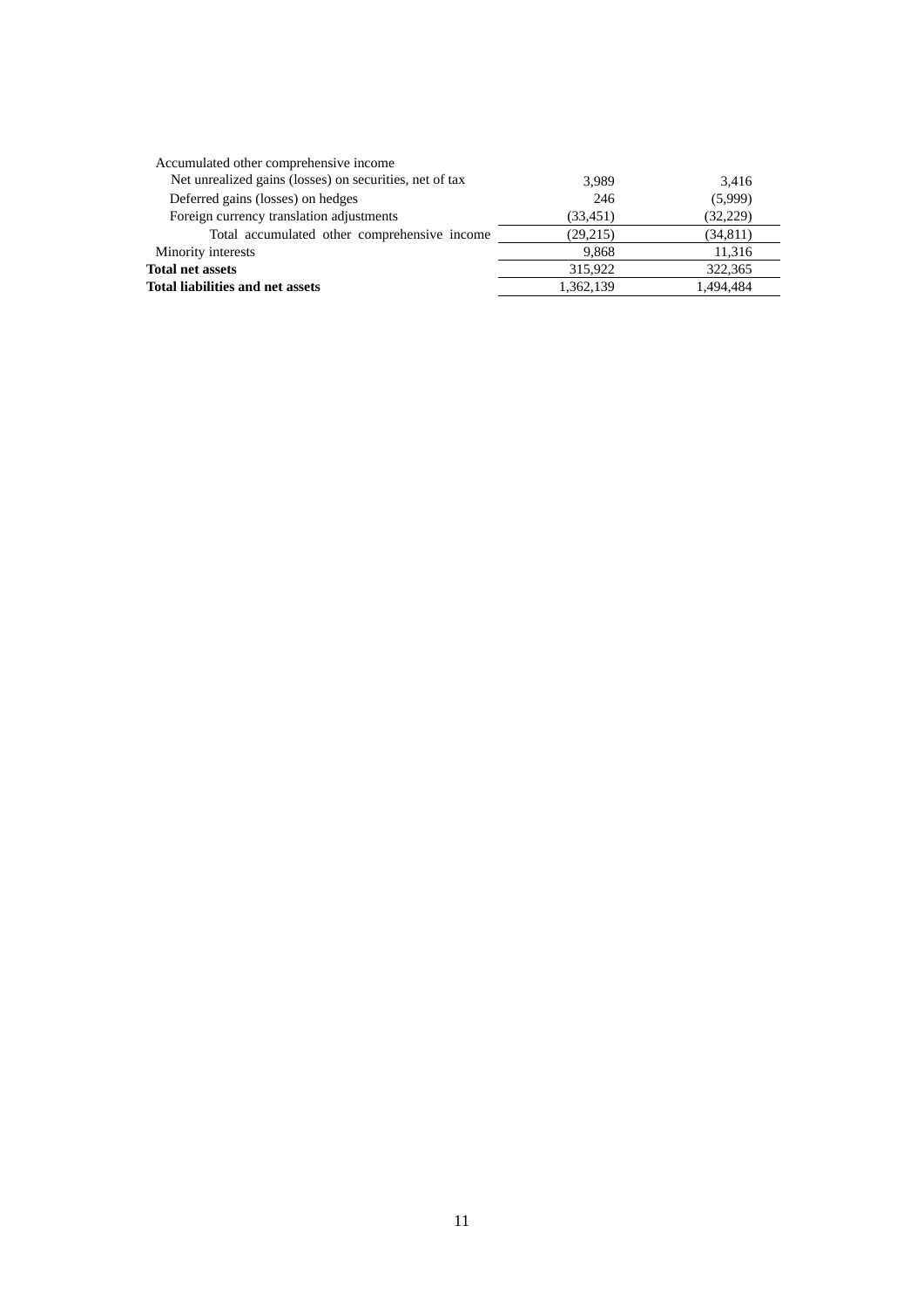# (**2) Consolidated statements of income and comprehensive income**

## **Consolidated statements of income**

|                                                                  | Millions of yen                        |                                        |  |
|------------------------------------------------------------------|----------------------------------------|----------------------------------------|--|
|                                                                  | Nine months ended<br>December 31, 2011 | Nine months ended<br>December 31, 2012 |  |
| Net sales                                                        | 906,314                                | 885,896                                |  |
| Cost of sales                                                    | 749,211                                | 748,339                                |  |
| Gross profit                                                     | 157,102                                | 137,557                                |  |
| Selling, general and administrative expenses                     |                                        |                                        |  |
| Salaries and benefits                                            | 30,039                                 | 31,333                                 |  |
| R&D expenses                                                     | 25,222                                 | 27,258                                 |  |
| Provision for doubtful accounts                                  | 95                                     | 260                                    |  |
| Other                                                            | 54,461                                 | 55,784                                 |  |
| Total selling, general and administrative expenses               | 109,819                                | 114,637                                |  |
| Operating income (loss)                                          | 47,282                                 | 22,920                                 |  |
| Non-operating income                                             |                                        |                                        |  |
| Interest income                                                  | 1,172                                  | 1,335                                  |  |
| Dividend income                                                  | 641                                    | 592                                    |  |
| Equity in income of non-consolidated subsidiaries and affiliates | 7,100                                  | 7,082                                  |  |
| Foreign exchange gain, net                                       | 2.723                                  | 1,724                                  |  |
| Other                                                            | 6,046                                  | 4,141                                  |  |
| Total non-operating income                                       | 17,684                                 | 14,877                                 |  |
| Non-operating expenses                                           |                                        |                                        |  |
| Interest expense                                                 | 3,237                                  | 3,130                                  |  |
| Loss on valuation of securities                                  | 12                                     | 20                                     |  |
| Other                                                            | 3,606                                  | 3,199                                  |  |
| Total non-operating expenses                                     | 6,856                                  | 6,351                                  |  |
| Recurring profit (loss)                                          | 58,111                                 | 31,446                                 |  |
| <b>Extraordinary</b> losses                                      |                                        |                                        |  |
| Provision for environmental measures                             |                                        | 1,395                                  |  |
| Loss on impairment of fixed assets                               | 924                                    | 212                                    |  |
| Total extraordinary losses                                       | 924                                    | 1,608                                  |  |
| Income (loss) before income taxes and minority interests         | 57,186                                 | 29,837                                 |  |
| Income taxes                                                     | 21,442                                 | 8,694                                  |  |
| Income before minority interests                                 | 35,744                                 | 21,143                                 |  |
| Minority interests in net income of consolidated subsidiaries    | 2,065                                  | 1,800                                  |  |
| Net income (loss)                                                | 33,679                                 | 19,343                                 |  |

# **Consolidated statements of comprehensive income**

|                                                                                        | Millions of yen                        |                                        |
|----------------------------------------------------------------------------------------|----------------------------------------|----------------------------------------|
|                                                                                        | Nine months ended<br>December 31, 2011 | Nine months ended<br>December 31, 2012 |
| Income before minority interests                                                       | 35.744                                 | 21.143                                 |
| Other comprehensive income                                                             |                                        |                                        |
| Net unrealized gains (losses) on securities, net of tax                                | (1,349)                                | (585)                                  |
| Deferred gains (losses) on hedges                                                      | (241)                                  | (6,226)                                |
| Foreign currency translation adjustments                                               | (6,270)                                | 2,476                                  |
| Share of other comprehensive income of associates accounted for<br>using equity method | (352)                                  | (1,167)                                |
| Total other comprehensive income                                                       | (8,213)                                | (5,503)                                |
| Comprehensive Income attributable to:                                                  | 27,531                                 | 15,640                                 |
| Owners of the parent company                                                           | 25,872                                 | 13,746                                 |
| Minority interests                                                                     | 1,658                                  | 1,893                                  |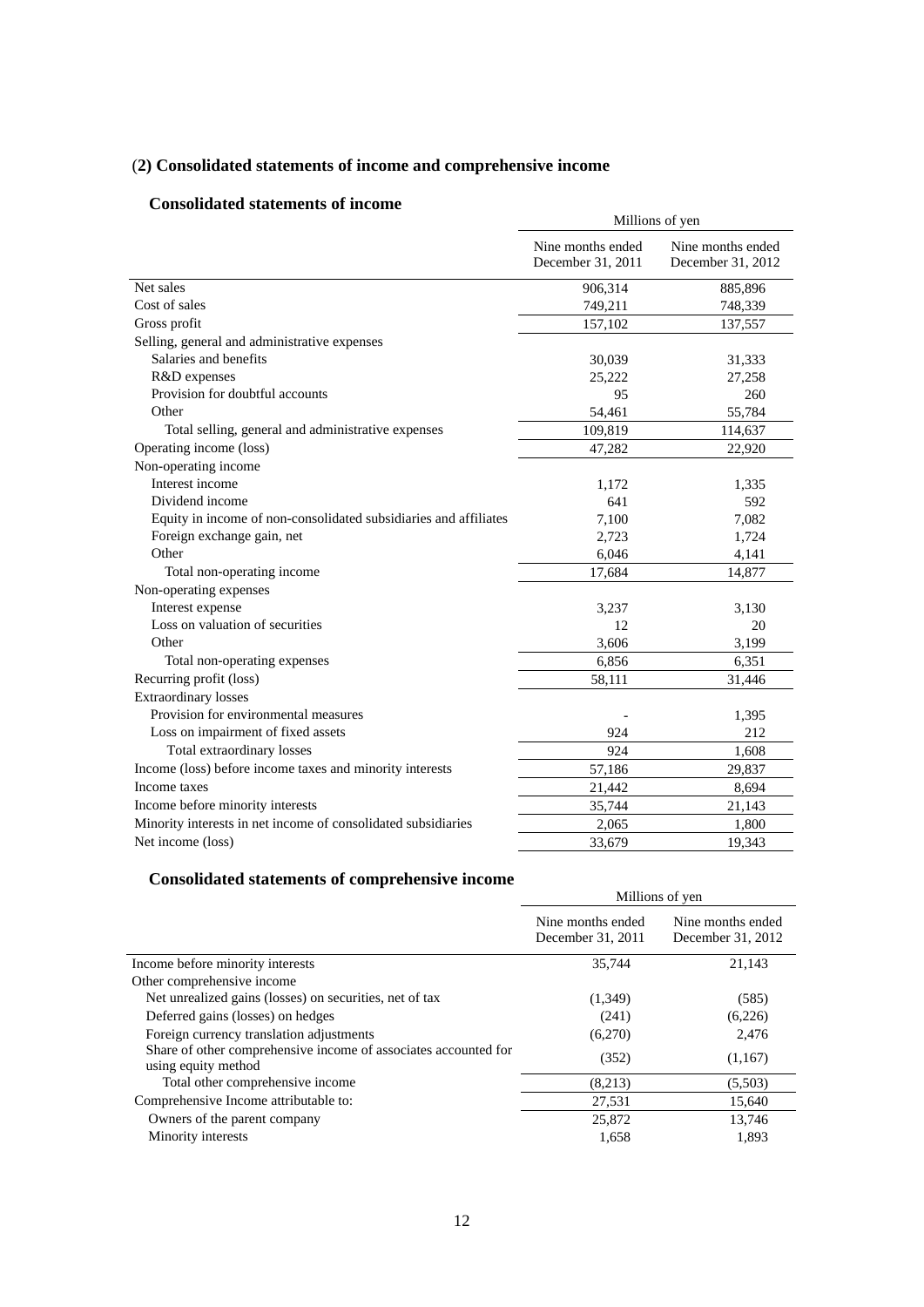## (**3) Notes on the going-concern assumption**

Not applicable

## **(4) Notes on significant changes in the amount of shareholders' equity**

Not applicable

## **(5) Segment information and others**

*Segment information* 

- 1. Nine months ended December 31, 2011 (April 1, 2011 December 31, 2011)
- (1) Sales and income (loss) by reportable segment

|                           |                |                       |             | Millions of yen                         |
|---------------------------|----------------|-----------------------|-------------|-----------------------------------------|
|                           | External sales | Intersegment<br>sales | Total sales | Operating<br>$inc\overline{one}$ (loss) |
| Ship & Offshore Structure | 87,113         | 1.047                 | 88,161      | 4,132                                   |
| <b>Rolling Stock</b>      | 94,651         | 1,641                 | 96,292      | 4,905                                   |
| Aerospace                 | 138.586        | 1.433                 | 140.019     | 5,905                                   |
| Gas Turbine & Machinery   | 137,070        | 14.427                | 151.498     | 8.034                                   |
| Plant & Infrastructure    | 78,773         | 8.312                 | 87,086      | 8.837                                   |
| Motorcycle & Engine       | 154,277        | 765                   | 155,043     | (4,581)                                 |
| Precision Machinery       | 129,097        | 9.497                 | 138.594     | 20.789                                  |
| Other                     | 86,743         | 24,973                | 111,716     | 3,349                                   |
| Reportable segment total  | 906.314        | 62,098                | 968.412     | 51,373                                  |
| Adjustments*1             |                | (62,098)              | (62,098)    | (4,090)                                 |
| Consolidated total        | 906.314        |                       | 906.314     | 47.282                                  |

Notes: 1. Breakdown of adjustments:

|                           | <b>MULLIONS</b> OF ACH |
|---------------------------|------------------------|
| Income                    | Amount                 |
| Intersegment transactions | 85                     |
| Corporate expenses*       | (4,000)                |
| Total                     | (4.090                 |

\*Corporate expenses mainly comprise general and administrative expenses not attributed to reportable segments.

Millions of yen

2. Segment income adjustments are based on operating income reported on the quarterly consolidated statements of income for the corresponding period.

(2) Impairment loss on fixed assets and goodwill by reportable segment

Not applicable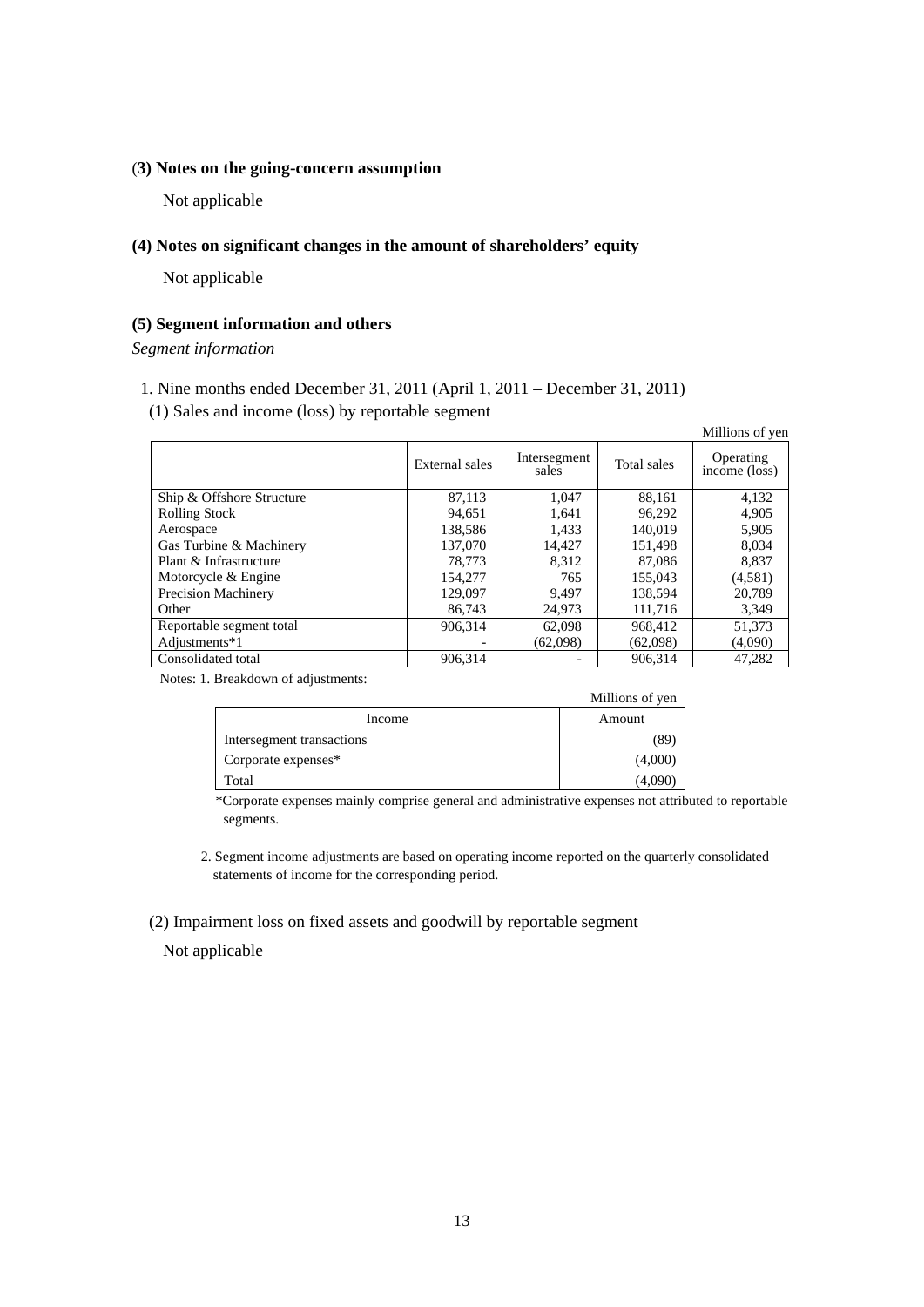# 2. Nine months ended December 31, 2012 (April 1, 2012 – December 31, 2012)

# (1) Sales and income (loss) by reportable segment

|                            |                |                       |             | Millions of yen            |
|----------------------------|----------------|-----------------------|-------------|----------------------------|
|                            | External sales | Intersegment<br>sales | Total sales | Operating<br>income (loss) |
| Ship & Offshore Structure  | 68,629         | 1,446                 | 70,075      | 4,417                      |
| <b>Rolling Stock</b>       | 94.181         | 2.467                 | 96,649      | (585)                      |
| Aerospace                  | 165.848        | 1,656                 | 167,504     | 9,346                      |
| Gas Turbine & Machinery    | 144,667        | 12.227                | 156,894     | 4,655                      |
| Plant & Infrastructure     | 71,132         | 11.460                | 82.592      | 3,712                      |
| Motorcycle & Engine        | 158,855        | 512                   | 159,368     | (2,018)                    |
| <b>Precision Machinery</b> | 93,830         | 9.381                 | 103.212     | 4,851                      |
| Other                      | 88,750         | 23,536                | 112,287     | 1,500                      |
| Reportable segment total   | 885,896        | 62,688                | 948,584     | 25,879                     |
| Adjustments*1              |                | (62, 688)             | (62, 688)   | (2,959)                    |
| Consolidated total         | 885,896        |                       | 885,896     | 22,920                     |

Notes: 1. Breakdown of adjustments:

|                           | Millions of yen |
|---------------------------|-----------------|
| Income                    | Amount          |
| Intersegment transactions | 809             |
| Corporate expenses*       | (3,768)         |
| Total                     | 2.95            |

\* Corporate expenses mainly comprise general and administrative expenses not attributed to reportable segments.

2. Segment income adjustments are based on operating income reported on the quarterly consolidated statements of income for the corresponding period.

## (2) Impairment loss on fixed assets and goodwill by reportable segment

Not applicable

## **4. Supplementary information**

## **(1) Consolidated cash flow statements (condensed)**

|                                            | Millions of yen                        |                                        |  |
|--------------------------------------------|----------------------------------------|----------------------------------------|--|
|                                            | Nine months ended<br>December 31, 2011 | Nine months ended<br>December 31, 2012 |  |
| Cash flow from operating activities        | (16, 113)                              | (104, 274)                             |  |
| Cash flow from investing activities        | (51, 417)                              | (66, 116)                              |  |
| Cash flow from financing activities        | 61.232                                 | 168,493                                |  |
| Cash and cash equivalents at end of period | 34,301                                 | 29,587                                 |  |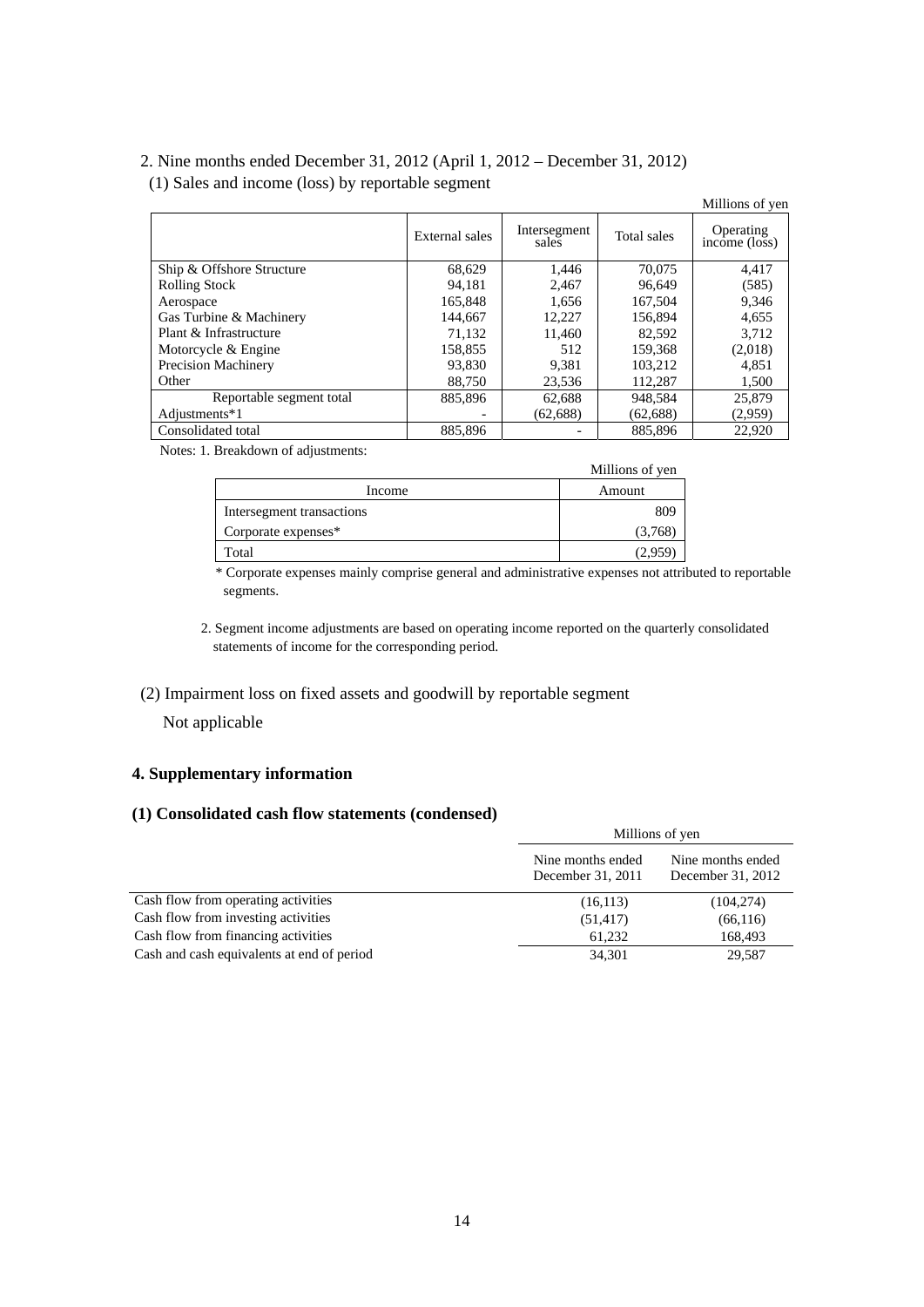# **(2) Orders and sales (consolidated)**

## **Orders received**

|                            | Nine months ended<br>December 31, 2011 |            | Nine months ended<br>December 31, 2012 |            | Year ended March 31,<br>2012 |            |
|----------------------------|----------------------------------------|------------|----------------------------------------|------------|------------------------------|------------|
|                            | million yen                            | % of total | million yen                            | % of total | million yen                  | % of total |
| Ship & Offshore Structure  | 36.911                                 | 4.7        | 42.982                                 | 5.3        | 39,909                       | 3.0        |
| <b>Rolling Stock</b>       | 49.937                                 | 6.3        | 93.149                                 | 11.6       | 66,099                       | 5.0        |
| Aerospace                  | 114,110                                | 14.5       | 138,359                                | 17.2       | 327,233                      | 24.9       |
| Gas Turbine & Machinery    | 123.344                                | 15.7       | 131,670                                | 16.4       | 227,281                      | 17.3       |
| Plant & Infrastructure     | 84,069                                 | 10.7       | 69,481                                 | 8.6        | 119.284                      | 9.0        |
| Motorcycle & Engine        | 154,277                                | 19.7       | 158,855                                | 19.7       | 235,243                      | 17.9       |
| <b>Precision Machinery</b> | 131,185                                | 16.7       | 78.403                                 | 9.7        | 174.587                      | 13.3       |
| Other                      | 88,270                                 | 11.2       | 89,530                                 | 11.1       | 122.239                      | 9.3        |
| Total                      | 782.106                                | 100.0      | 802,433                                | 100.0      | 1.311.878                    | 100.0      |

Note: The Motorcycle & Engine segment's orders received are equal to its net sales as production is based mainly on estimated demand.

## **Net sales**

|                           | Nine months ended<br>Nine months ended<br>December 31, 2012<br>December 31, 2011 |            |             | Year ended March 31,<br>2012 |             |            |
|---------------------------|----------------------------------------------------------------------------------|------------|-------------|------------------------------|-------------|------------|
|                           | million yen                                                                      | % of total | million yen | % of total                   | million yen | % of total |
| Ship & Offshore Structure | 87,113                                                                           | 9.6        | 68,629      | 7.7                          | 113,532     | 8.7        |
| <b>Rolling Stock</b>      | 94.651                                                                           | 10.4       | 94.181      | 10.6                         | 132.684     | 10.1       |
| Aerospace                 | 138,586                                                                          | 15.2       | 165,848     | 18.7                         | 206,580     | 15.8       |
| Gas Turbine & Machinery   | 137,070                                                                          | 15.1       | 144,667     | 16.3                         | 194.655     | 14.9       |
| Plant & Infrastructure    | 78.773                                                                           | 8.6        | 71,132      | 8.0                          | 122,800     | 9.4        |
| Motorcycle & Engine       | 154,277                                                                          | 17.0       | 158.855     | 17.9                         | 235,243     | 18.0       |
| Precision Machinery       | 129.097                                                                          | 14.2       | 93.830      | 10.5                         | 175,077     | 13.4       |
| Other                     | 86,743                                                                           | 9.5        | 88.750      | 10.0                         | 123,205     | 9.4        |
| Total                     | 906,314                                                                          | 100.0      | 885,896     | 100.0                        | 1,303,778   | 100.0      |

## **Order backlog**

|                           | 2012        | Year ended March 31, | Nine months ended<br>December 31, 2012 |            | Nine months ended<br>December 31, 2011 |            |
|---------------------------|-------------|----------------------|----------------------------------------|------------|----------------------------------------|------------|
|                           | million yen | % of total           | million yen                            | % of total | million yen                            | % of total |
| Ship & Offshore Structure | 102,870     | 6.8                  | 77,657                                 | 5.4        | 124,552                                | 9.3        |
| <b>Rolling Stock</b>      | 345,170     | 23.1                 | 348,644                                | 24.4       | 353,272                                | 26.5       |
| Aerospace                 | 386,376     | 25.8                 | 359,572                                | 25.2       | 240,560                                | 18.0       |
| Gas Turbine & Machinery   | 409.819     | 27.4                 | 411,817                                | 28.9       | 350.921                                | 26.3       |
| Plant & Infrastructure    | 181,698     | 12.1                 | 172,076                                | 12.0       | 190,502                                | 14.2       |
| Motorcycle & Engine       |             | $\overline{a}$       |                                        |            |                                        |            |
| Precision Machinery       | 42,300      | 2.8                  | 26,873                                 | 1.8        | 44.878                                 | 3.3        |
| Other                     | 25,879      | 1.7                  | 26,641                                 | 1.8        | 28.371                                 | 2.1        |
| Total                     | 1.494.116   | 100.0                | 1.423.283                              | 100.0      | 1.333.058                              | 100.0      |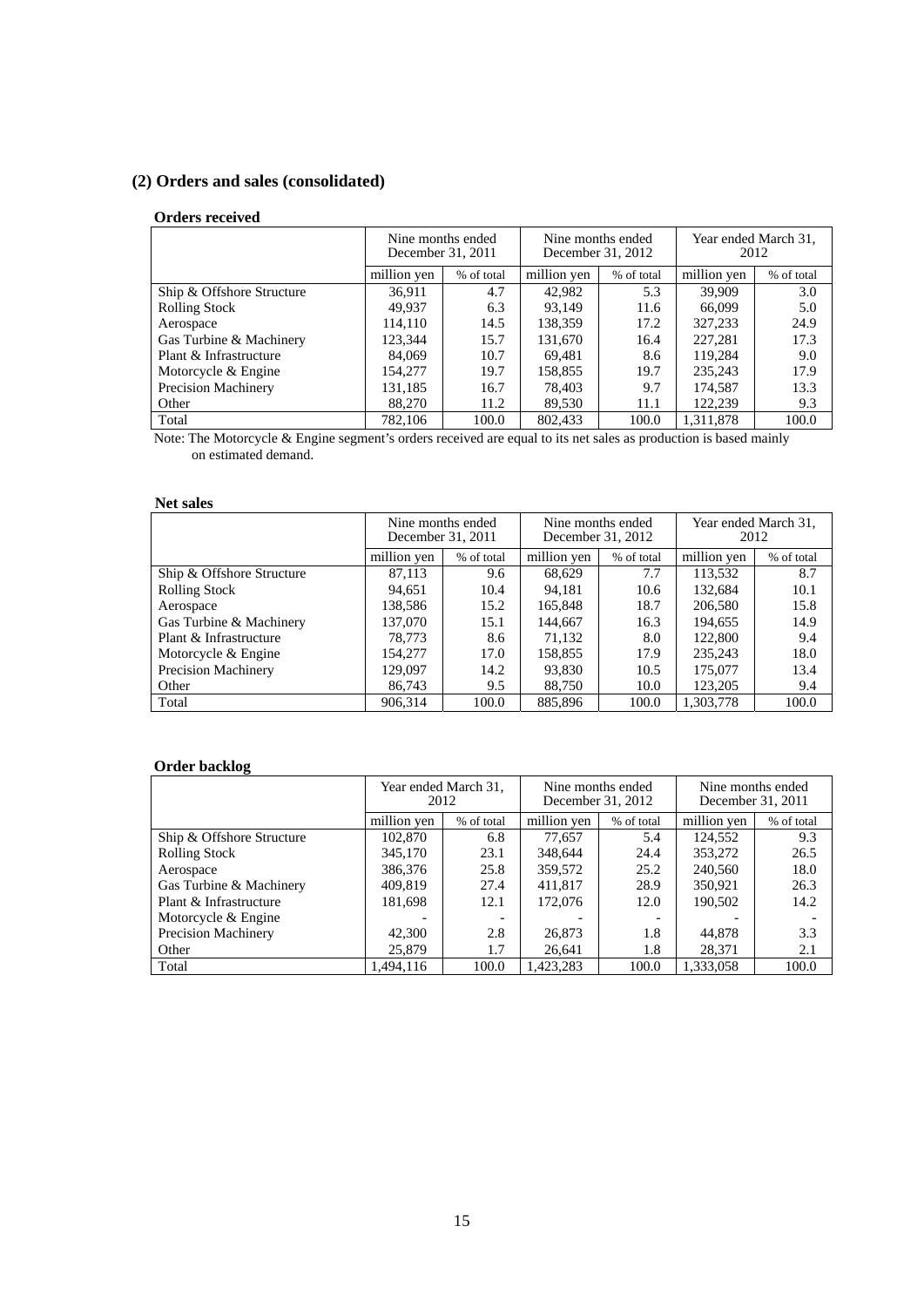## **(3) Net sales by geographic area (consolidated)**

#### **Nine months ended December 31, 2011 (April 1, 2011 – December 31, 2011)**

|                      |         | Millions of yen |
|----------------------|---------|-----------------|
| Japan                | 385,211 | 42.5%           |
| <b>United States</b> | 152,505 | 16.8%           |
| Europe               | 89,937  | 9.9%            |
| Asia                 | 179,109 | 19.7%           |
| Other areas          | 99,550  | 10.9%           |
| Total                | 906,314 | 100.0%          |

#### **Nine months ended December 31, 2012 (April 1, 2012 – December 31, 2012)**

|                      |         | Millions of yen |
|----------------------|---------|-----------------|
| Japan                | 438,227 | 49.4%           |
| <b>United States</b> | 177,244 | 20.0%           |
| Europe               | 61,025  | 6.8%            |
| Asia                 | 137,881 | 15.5%           |
| Other areas          | 71.517  | 8.0%            |
| Total                | 885,896 | 100.0%          |

## **(4) Supplementary information on earnings forecasts for the fiscal year ending March 31, 2013**

## **1) Consolidated earnings outlook**

|                     |                                                          |                                         |                          | Billions of yen                       |  |
|---------------------|----------------------------------------------------------|-----------------------------------------|--------------------------|---------------------------------------|--|
|                     | Outlook for the year ending March 31, 2013 (fiscal 2012) |                                         |                          |                                       |  |
|                     | Revised forecast<br>(A)                                  | Forecast issued<br>October 31, 2012 (B) | Change<br>$(A - B)$      | (ended March 31,<br>2012)<br>(actual) |  |
| Net sales           | 1,300.0                                                  | 1,300.0                                 |                          | 1,303.7                               |  |
| Operating income    | 40.0                                                     | 36.0                                    | 4.0                      | 57.4                                  |  |
| Recurring profit    | 50.0                                                     | 50.0                                    | $\overline{\phantom{0}}$ | 63.6                                  |  |
| Net income          | 30.0                                                     | 30.0                                    | $\overline{\phantom{a}}$ | 23.3                                  |  |
| Orders received     | 1,330.0                                                  | 1,350.0                                 | (20.0)                   | 1,311.8                               |  |
| Before-tax ROIC (%) | 7.3%                                                     | 7.3%                                    | $\overline{\phantom{a}}$ | 7.4%                                  |  |

Notes: 1. Outlook's assumed foreign exchange rates: ¥85 = US\$1, ¥110= 1 euro

2. Before-tax ROIC = (income before income taxes + interest expense) / invested capital.